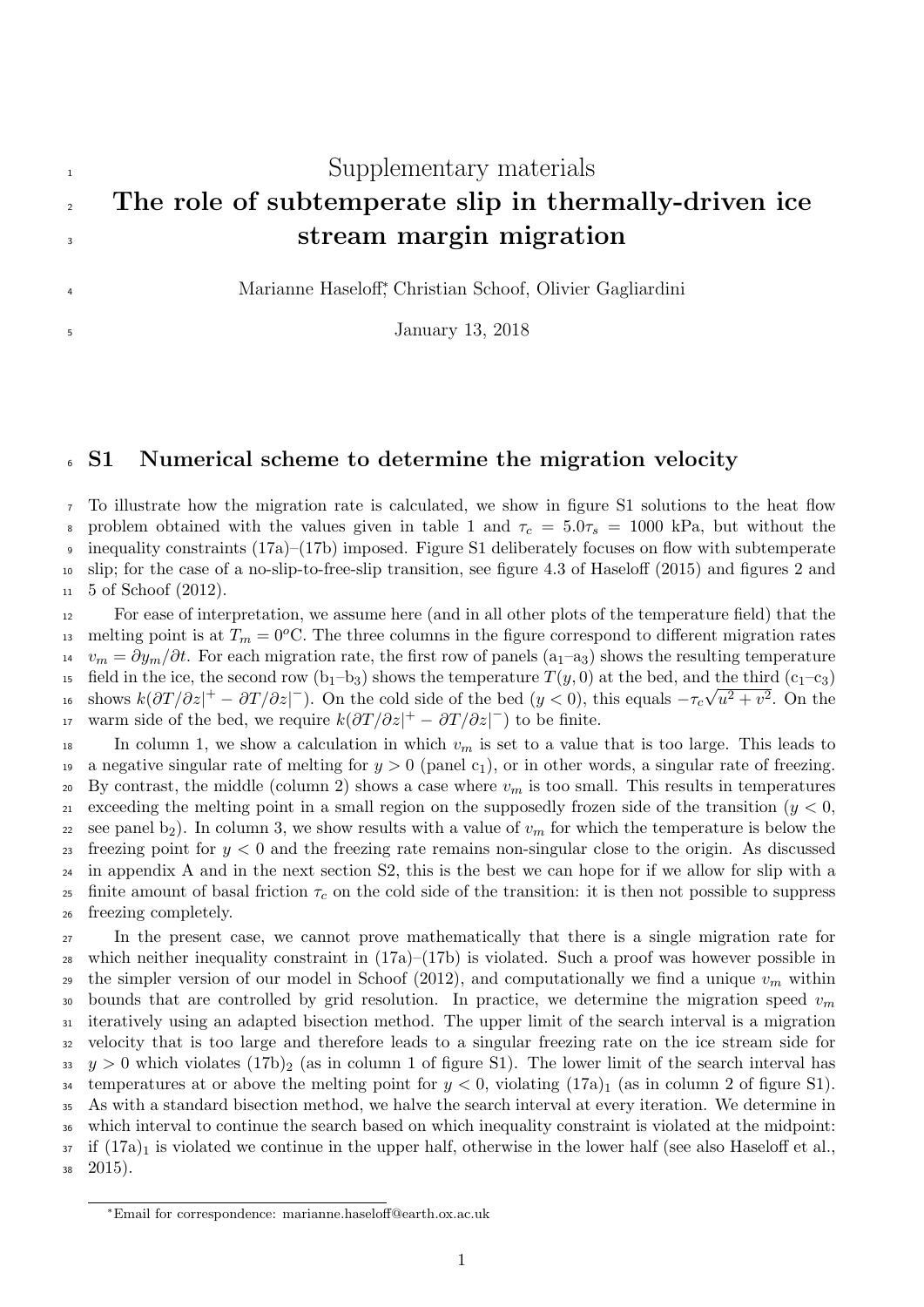

<span id="page-1-0"></span>Figure S1: Numerical scheme to determine  $v_m$ . Each column (1-3) shows the temperature field (row a), temperature at the bed (row b) and net heat flux  $k(\partial T/\partial z)^+ - \partial T/\partial z|$  into the bed (row c). Note that  $k(\partial T/\partial z)^+ - \partial T/\partial z|^+ = -\tau_c\sqrt{u^2+v^2}$  for  $y < 0$ . Temperature contours are plotted in  $5^{\circ}$ C intervals, with  $T = 0^{\circ}$ C marked with a bold red line. Column 1 shows results for  $v_m = 0.70$ m/year and an apparently singular heat flux at the origin in panel  $c_1$ . Column 2 shows results for  $v_m = 0.63$  m/year with constraint  $(17a)_1$  violated in panel b<sub>2</sub>. Column 3 shows results for  $v_m = 0.65$ m/year, satisfying both constraints. Note that the results in rows b and c are plotted for a narrow range of y around the origin. The region in which the inequality constraints are violated can be quite small even for substantially incorrect values of  $v_m$ . This underlines the need for a high grid resolution around the origin in our computations. Calculations were done with the values listed in table [1](#page-0-0) and  $\tau_c = 5\tau_s = 1000 \text{ kPa}.$ 

## <span id="page-1-1"></span><sup>39</sup> S2 Velocity, shear heating and temperature close to the cold-temperate <sup>40</sup> transition

 Here we extend the analysis of shear heating and temperature fields in appendix A of [Schoof \(2012\)](#page-12-1) 42 to the case of a transition from slip at a fixed basal yield stress  $\tau_c$  to free stress. Our purpose is to demonstrate mathematically that the temperature field near the origin (assumed to be the location at which the cold-temperate transition takes place) allows only the three different cases described above:

45 1) positive temperatures for  $y < 0$ , conflicting with the assumption that the bed there is subtemperate, <sup>46</sup> and subtemperate sliding is taking place

<sup>47</sup> 2) an infinite heat flux out of the bed, corresponding to an infinite rate of basal freezing on the warm 48 side of the origin  $y > 0$ 

- <span id="page-1-2"></span><sup>49</sup> 3) as a limiting case, a finite rate of freezing on the warm side of the bed, equal to the dissipation <sup>50</sup> rate on the subtemperate side of the bed
- <sup>51</sup> The numerical scheme in the previous section [S1](#page-0-1) is built on the assumption that the limiting case [3](#page-1-2) <sup>52</sup> is the only physically acceptable one.
- $\frac{53}{10}$  For simplicity, we restrict ourselves to the case of constant ice viscosity  $\eta$ , and consider only flow <sup>54</sup> parallel to the margin, assuming that the velocity component in the direction is much larger than the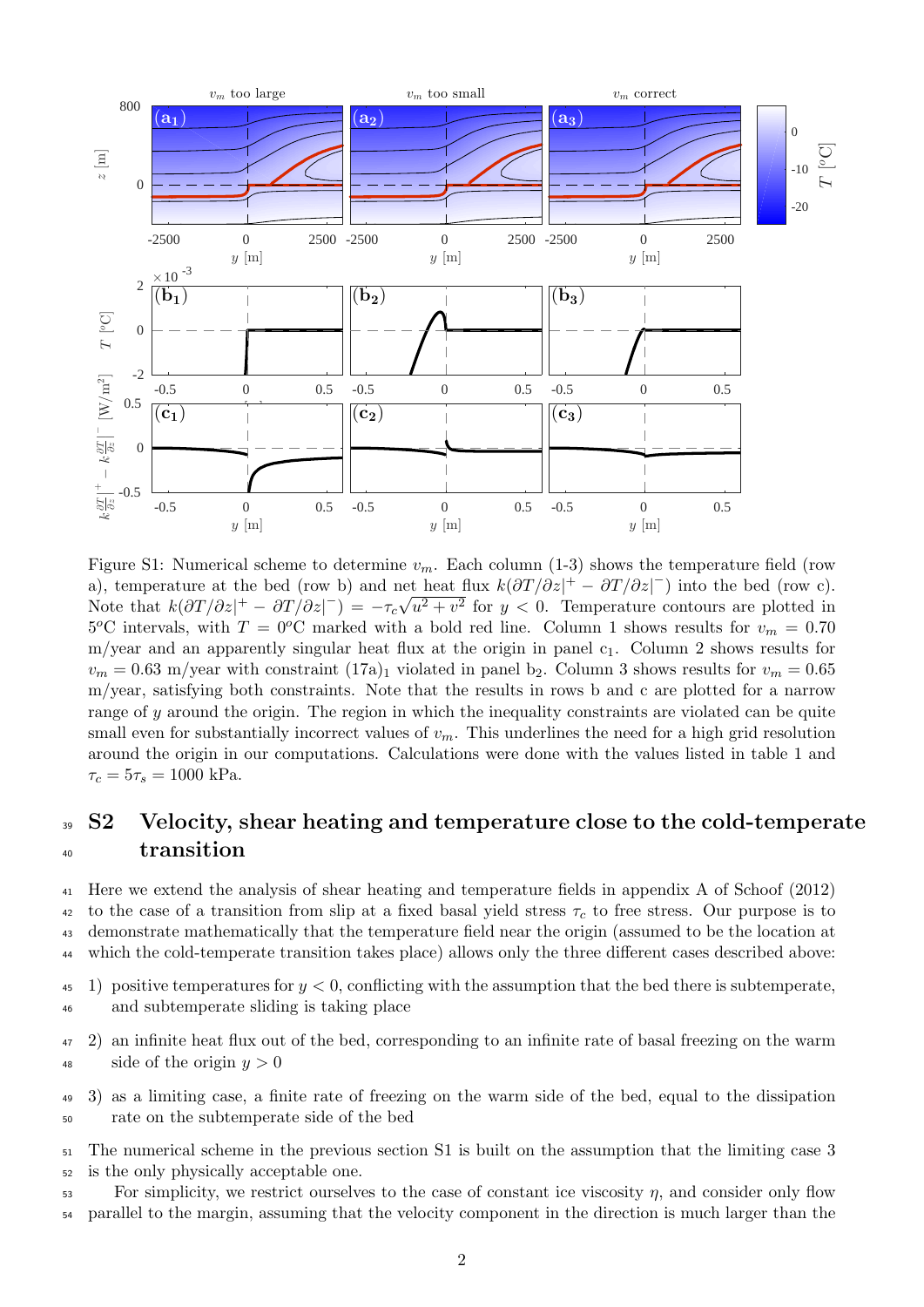<sup>55</sup> transverse velocity and therefore dominates the shear heating rate. We can treat the velocity as being

56 the sum of a constant sliding velocity  $\bar{u}_b$  at the transition from frictional to free slip, and a correction

 $\tilde{u}(y, z)$ . The latter then satisfies the Stokes flow problem

$$
\eta \nabla^2 \widetilde{u} = 0
$$

58 for  $z > 0$ , where  $\nabla$  is the gradient operator in the transverse  $y-z$ -plane, with boundary conditions

$$
\eta \frac{\partial \widetilde{u}}{\partial z} = \begin{cases} \tau_c & \text{at } z = 0, y < 0 \\ 0 & \text{at } z = 0, y > 0. \end{cases}
$$

59 A general solution can be derived using complex variables, letting  $\zeta = y + iz$ , and using the differen-<sup>60</sup> tiation rules [\(England, 1971\)](#page-12-3)

<span id="page-2-0"></span>
$$
\frac{\partial}{\partial y} = \frac{\partial}{\partial \zeta} + \frac{\partial}{\partial \overline{\zeta}} \qquad \frac{\partial}{\partial z} = i \left( \frac{\partial}{\partial \zeta} - \frac{\partial}{\partial \overline{\zeta}} \right). \tag{S1}
$$

61 Since  $\tilde{u}$  satisfies Laplace's equation, it is the real part of a holomorphic function  $\phi(\zeta)$ ,  $\tilde{u}(y, z) =$ <br>62 Re( $\phi(\zeta)$ ), and we have  $\partial \tilde{u}/\partial y + i \partial \tilde{u}/\partial z = \phi'(\zeta)$  (England, 1971). Continuing  $\phi'$  analy 62 Re( $\phi(\zeta)$ ), and we have  $\frac{\partial \widetilde{u}}{\partial y} + i\frac{\partial \widetilde{u}}{\partial z} = \phi'(\zeta)$  [\(England, 1971\)](#page-12-3). Continuing  $\phi'$  analytically to the 63 lower half-plane  $\Im(\zeta) < 0$  by defining  $\phi'(\zeta) = \phi'(\overline{\zeta})$  (note that  $\phi'$  has no physical meaning in the lower 64 half-plane), we find that the extended function  $\phi'$  is analytic in the  $\zeta$ -plane cut along the negative 65 half of the real axis, where it satisfies  $i(\phi^{++}(y) - \phi^{--}(y)) = 2\tau_c$ . The superscripts + and - indicate <sup>66</sup> limits taken from above and below, respectively. Hence an integrable solution takes the general form <sup>67</sup> [\(Muskhelishvili, 1992\)](#page-12-4)

$$
\phi'(\zeta) = -\frac{\tau_c}{\pi \eta} \log(\zeta) + \sum_{n=0}^{\infty} c_n \zeta^n,
$$

<sup>68</sup> where log is the usual branch of the natural logarithm with a branch cut on the negative real axis, and

69 the  $c_n$  must be real to ensure the requisite symmetry of  $\phi'$ . The corresponding velocity field expressed <sup>70</sup> in polar coordinates, with  $y = r \cos(\theta)$  and  $z = r \sin(\theta)$ , is

$$
\widetilde{u} = \frac{\tau_c}{\pi \eta} \left\{ r \vartheta \sin(\vartheta) - r [\log(r) - 1] \cos(\vartheta) \right\} + \sum_{n=0}^{n} \frac{c_n}{n+1} r^{n+1} \cos[(n+1)\vartheta].
$$

<sup>71</sup> Next, we consider the heat transport problem. At short enough length scales, several simplifications can be made. To an error of  $O(\text{Per})$ , advection can be omitted, and the strain heating rate  $\eta |\nabla \tilde{u}|^2$  can<br>be approximated by rateining only the first two terms in the solution for  $\phi'$  at  $\pi/(\pi n) \log(\zeta) + \epsilon_0$ . In be approximated by retaining only the first two terms in the solution for  $\phi' \sim -\tau_c/(\pi \eta) \log(\zeta) + c_0$ . In <sup>74</sup> computing frictional dissipation due to sliding at the bed, we can also approximate the sliding velocity <sup>75</sup> by  $\bar{u}_b$  to an error of  $O(r \log(r))$ . Hence, to an error of that magnitude,

<span id="page-2-2"></span><span id="page-2-1"></span>
$$
-k\nabla^2 T = \begin{cases} \frac{\tau_c^2}{\pi^2 \eta} \left[ \log(r/r_0)^2 + \vartheta^2 \right] & \text{for } z > 0, \\ 0 & \text{for } z < 0, \end{cases}
$$
(S2)

<sup>76</sup> with the boundary conditions

<span id="page-2-3"></span>
$$
T(y,0) = 0
$$
 for  $z = 0, y > 0,$  (S3)

$$
-k\left[\frac{\partial T}{\partial z}\right]_{-}^{+} = \tau_c \bar{u}_b \qquad \text{for } z = 0, y < 0,
$$
\n
$$
[T(y, 0)]_{-}^{+} = 0 \qquad \text{for } z = 0, y < 0
$$
\n(S5)

 $\pi$  where  $\log(r_0) = c_0 \pi \eta / \tau_c$ . Importantly, the heat production rate for the no-slip to free-slip transition  $\tau$ <sup>8</sup> in [Schoof \(2012\)](#page-12-1) behaves as  $1/r$ , whereas it has only a logarithmic singularity in r here.

 $\gamma$ <sup>9</sup> Using [\(S1\)](#page-2-0), we can express Poisson's equation [\(S2\)](#page-2-1) in terms of  $\zeta$  as

$$
-4k\frac{\partial^2 T}{\partial \zeta \partial \overline{\zeta}} = \begin{cases} \frac{\tau_c^2}{\pi^2 \eta} \log(\zeta/r_0) \log(\overline{\zeta}/r_0) & \text{for } \Im(\zeta) > 0\\ 0 & \text{for } \Im(\zeta) < 0. \end{cases}
$$
(S6)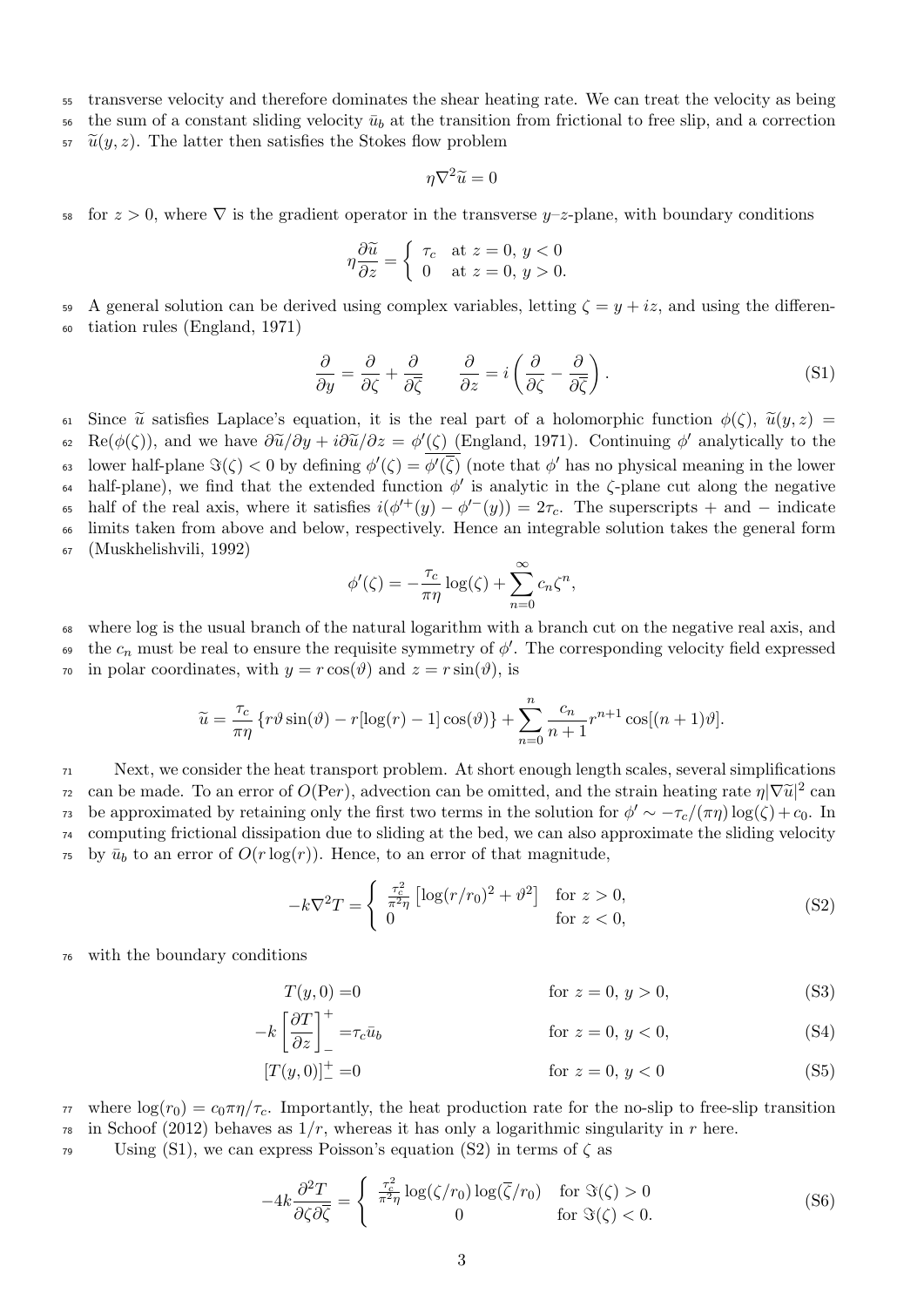<sup>80</sup> We can write the solution in the form

$$
T = -\frac{\tau_c^2}{8\pi^2 k \eta} \Big\{ 2 \left[ \zeta \log(\zeta/r_0) - \zeta \right] \left[ \overline{\zeta} \log(\overline{\zeta}/r_0) - \overline{\zeta} \right] - \left[ \zeta \log(\zeta/r_0) - \zeta \right]^2 - \left[ \overline{\zeta} \log(\overline{\zeta}/r_0) - \overline{\zeta} \right]^2 + 2i\pi \left[ \zeta^2 \log(\zeta/r_0) - \overline{\zeta}^2 \log(\overline{\zeta}/r_0) + \overline{\zeta}^2 - \zeta^2 \right] + i\pi \left( \zeta^2 - \overline{\zeta}^2 \right) \Big\} + i \frac{\tau_c \bar{u}_b}{2k} \left( \zeta - \overline{\zeta} \right) + \varphi(\zeta) + \overline{\varphi(\zeta)} \qquad \text{for } \Im(\zeta) > 0 T = \varphi(\zeta) + \overline{\varphi(\zeta)} \qquad \text{for } \Im(\zeta) < 0
$$

81 where  $\varphi$  is an analytic function in the lower and upper half planes, its form to be determined by 82 the boundary conditions at the bed, where  $\Im(\zeta) = 0$ . Along the negative half of the real axis, the <sup>83</sup> boundary conditions [\(S4\)](#page-2-2) and [\(S5\)](#page-2-3) written in complex variable form using [\(S1\)](#page-2-0) together ensure that <sup>84</sup>  $\varphi'$  and therefore  $\varphi$  are continuous across that boundary and hence analytic on the  $\zeta$ -plane cut along <sup>85</sup> the positive real axis. On that branch cut,  $\varphi^+(y) + \overline{\varphi^+(y)} = \varphi^-(y) + \overline{\varphi^-(y)} = 0$ . Splitting  $\varphi$  into a 86 symmetric and antisymmetric part as  $\Omega(\zeta) = [\varphi(\zeta) + \varphi(\overline{\zeta})]/2$  and  $\Psi(\zeta) = [\varphi(\zeta) - \varphi(\overline{\zeta})]/2$ , it is then 87 straightforward to show that  $\Psi$  is analytic in the entire  $\zeta$  plane, while  $\Omega$  satisfies the homogeneous <sup>88</sup> Hilbert problem

$$
\Omega^+(y) + \Omega^-(y) = 0
$$

s on the positive half of the real axis. Requiring an integrable heat flux  $\varphi'$ , we have a general solution

$$
\varphi(\zeta) = \Omega(\zeta) + \Psi(\zeta) = -\zeta^{1/2} \sum_{n=0}^{\infty} \frac{ia_n}{2} \zeta^n - \sum_{n=0}^{\infty} \frac{ib_n}{2} \zeta^n
$$

<sup>90</sup> where  $\zeta^{1/2}$  has a branch cut on the positive half of the real axis, the limit taken from above being the where  $\zeta^{1/2}$  has a branch cut on the positive half of the real axis, the limit taken from above being the usual positive square root  $\sqrt{y}$ , and the  $a_n$  and  $b_n$  are purely real to satisfy the symmetries of  $\Omega$  and <sup>92</sup> Ψ.

<sup>93</sup> To an error of  $O(r^{5/2})$ , we therefore obtain a temperature field close to the origin of the form

$$
T(r,\vartheta) = \frac{\tau_c^2}{4\pi^2 k \eta} r^2 \left\{ \left[ \left( \log \left( \frac{r}{r_0} \right) - 1 \right)^2 + \vartheta^2 \right] - \cos(2\vartheta) \left[ \left( \log \left( \frac{r}{r_0} \right) - 1 \right)^2 - \vartheta^2 \right] \right\}
$$
  
+ 2(\vartheta - \pi) \sin(2\vartheta) \left( \log \left( \frac{r}{r\_0} \right) - 1 \right) - \pi \sin(2\vartheta) - 2\pi\vartheta \cos(2\vartheta) \right\} - \frac{\tau\_c \bar{u}\_b}{k} r \sin(\vartheta)   
+ a\_0 r^{1/2} \sin\left(\frac{\vartheta}{2}\right) + a\_1 r^{3/2} \sin\left(\frac{3\vartheta}{2}\right) + b\_1 r \sin(\vartheta) + b\_2 r^2 \sin(2\vartheta)

94 for  $0 < \vartheta < \pi$ , and

$$
T(r,\vartheta) = a_0 r^{1/2} \sin\left(\frac{\vartheta}{2}\right) + a_1 r^{3/2} \sin\left(\frac{3\vartheta}{2}\right) + b_1 r \sin(\vartheta) + b_2 r^2 \sin(2\vartheta)
$$

95 for  $\pi < \vartheta < 2\pi$ . The response to englacial shear heating is represented by the term in curly brackets, <sup>96</sup> which behaves as  $O(r^2 \log(r)^2)$ . The temperature is therefore dominated by the terms in the solution <sup>97</sup> to the problem without englacial heating, of the form

$$
T \sim a_0 r^{1/2} \sin(\vartheta/2) + a_1 r^{3/2} \sin(3\vartheta/2) + b_1 r \sin(\vartheta) + b_2 r^2 \sin(2\vartheta) - \begin{cases} \frac{\tau_c \bar{u}_b}{k} r \sin(\vartheta) & \text{for } 0 < \vartheta < \pi \\ 0 & \text{otherwise.} \end{cases}
$$

98 As in [Schoof \(2012\)](#page-12-1), it is easy to see that we require  $a_0 \leq 0$  to ensure temperatures do not go above 99 freezing at the bed on the cold side of the transition point (that is, on  $\vartheta = \pi$ , where the leading order 100 form of T is then  $T \sim a_0 r^{1/2}$ ). A consequence of this is that, with  $a_0 \neq 0$ , we obtain a singular heat 101 flux  $-kr^{-1}\partial T/\partial \vartheta|_{\vartheta=2\pi}^{\vartheta=0} = ka_0r^{-1/2}$  out of the bed on the warm side.

<sup>102</sup> If we assume that a singular heat flux out of the bed is not viable as it leads to freezing of the <sup>103</sup> bed on the warm side of the transition, contradicting the assumption that the ice stream is widening,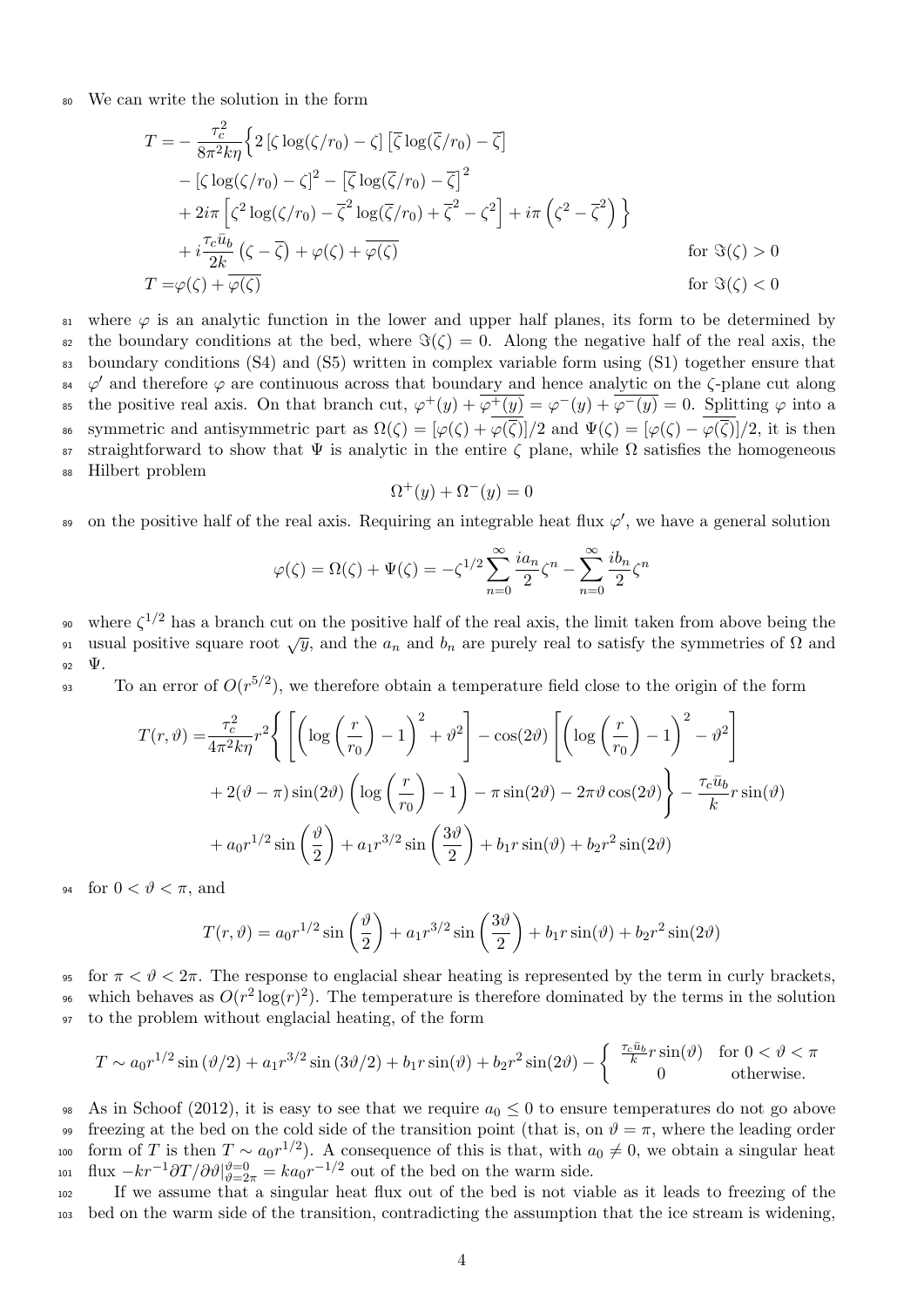104 then we must have  $a_0 = 0$ . The temperature field near the origin is then linear at leading order, and 105 can be written as  $T \sim b_1 z$  for  $z < 0$ ,  $T \sim [b_1 - \tau_c \bar{u}_b/k] z$  for  $z > 0$ , with the horizontal temperature <sup>106</sup> gradient only appearing at the next (higher) order.

<sup>107</sup> There are two important conclusions that can be drawn from this. The first is that the net heat <sup>108</sup> flux out of the bed is

$$
-\frac{1}{r}\left.\frac{\partial T}{\partial \vartheta}\right|_{2\pi}^0=-\frac{1}{r}\left.\frac{\partial T}{\partial \vartheta}\right|_{\pi^+}^{\pi^-}=\tau_c\bar{u}
$$

 on both, the cold and the warm sides of the transition: it is impossible for the temperature gradient to change discontinuously from the left to the right of the transition point. The fact that the frictional 111 heat  $\tau_c\bar{u}_b$  generated to the left of the transition must be removed from the bed means that heat is removed at the same rate from the right, where presumably it must be supplied in the form of latent heat transported by drainage of meltwater along the bed. The second observation is that it is no longer necessary to have a region of temperate ice form near the transition point: if the temperature 115 below the bed is above the melting point, we expect  $b_1 < 0$  and hence  $\partial T / \partial z < 0$  everywhere above the bed, corresponding to temperatures below the melting point in the ice.

#### <span id="page-4-3"></span><sup>117</sup> S3 The velocity field close to the transition from no slip to free slip

 In section [4.3](#page-0-0) we analyze the behavior of the temperature field close to the transition from no slip to free slip. To do so, we need to know the behavior of the velocities close to the origin, which we 120 consider here. Near the origin of our geometry, i.e. for  $R = (Y^2 + Z^2)^{1/2} \to 0$  and for  $\varepsilon \ll 1$ , the  $_{121}$  equation for the down-stream velocity [\(22\)](#page-7-0) with boundary conditions [\(29\)](#page-0-0)–[\(30a\)](#page-0-0) is identical to the model for a crack-tip considered in [Rice \(1967,](#page-12-5) [1968\)](#page-12-6). He shows that in polar coordinates, the velocity solution close to the transition from free slip to no slip is of the form

<span id="page-4-0"></span>
$$
U \sim C_u R^{\frac{1}{n+1}} \sqrt{\frac{2n}{n+1} A_{\vartheta}^{\frac{2}{n+1}} + \cos \vartheta A_{\vartheta}^{\frac{1-n}{1+n}}}
$$
 for  $R \to 0$ , (S7)

where  $R =$ √  $Y_{124}$  where  $R = \sqrt{Y^2 + Z^2}$ ,  $\cos \vartheta = Y/R$ ,  $C_u$  a constant that depends on the far field conditions, and

$$
A_{\vartheta} = \frac{n^2 - 1}{4n} \cos \vartheta + \sqrt{\left(\frac{n^2 - 1}{4n}\right)^2 \cos^2 \vartheta + \frac{(n+1)^2}{4n}}.
$$
 (S8)

125 Figures [S2a](#page-5-0) and [S3a](#page-6-0) confirm that our numerical solution reproduces this behavior as  $R \to 0$ . From <sup>126</sup> [\(S7\)](#page-4-0) the asymptotic behavior of the heat production rate [\(32\)](#page-0-0) is

<span id="page-4-2"></span><span id="page-4-1"></span>
$$
\mathcal{A} \sim \left(\frac{C_u}{2}\right)^{1+1/n} R^{-1} A_{\vartheta}^{-1}.
$$
\n
$$
(S9)
$$

127 The important feature of this result is that the heat production is singular, behaving as  $R^{-1}$  near the 128 transition point. This is not a surprise: a similar behavior for  $n = 1$  appears in [Schoof \(2004,](#page-12-7) [2012\)](#page-12-1) 129 and for  $n = 3$  in [Suckale et al. \(2014\)](#page-12-8). For the frequently used special cases of  $n = 1$  and  $n = 3$ , A <sup>130</sup> can alternatively be written as

$$
\mathcal{A} \sim C_a R^{-1} \times \begin{cases} \text{const.} & \text{for } n = 1, \\ \left(\sqrt{3 + \cos^2 \vartheta} + \cos \vartheta\right)^{-1} & \text{for } n = 3. \end{cases} \tag{S10}
$$

131 The local behavior of the across-stream velocities  $(V, W)$  is more difficult to determine. For a 132 constant viscosity  $(n = 1)$ , [Barcilon and MacAyeal \(1993\)](#page-12-9) show that

$$
V \sim C_v R^{1/2} \left( 11 \cos \frac{\vartheta}{2} - \cos \frac{3\vartheta}{2} \right), \qquad W \sim -C_w R^{1/2} \left( \sin \frac{\vartheta}{2} + \sin \frac{3\vartheta}{2} \right). \tag{S11}
$$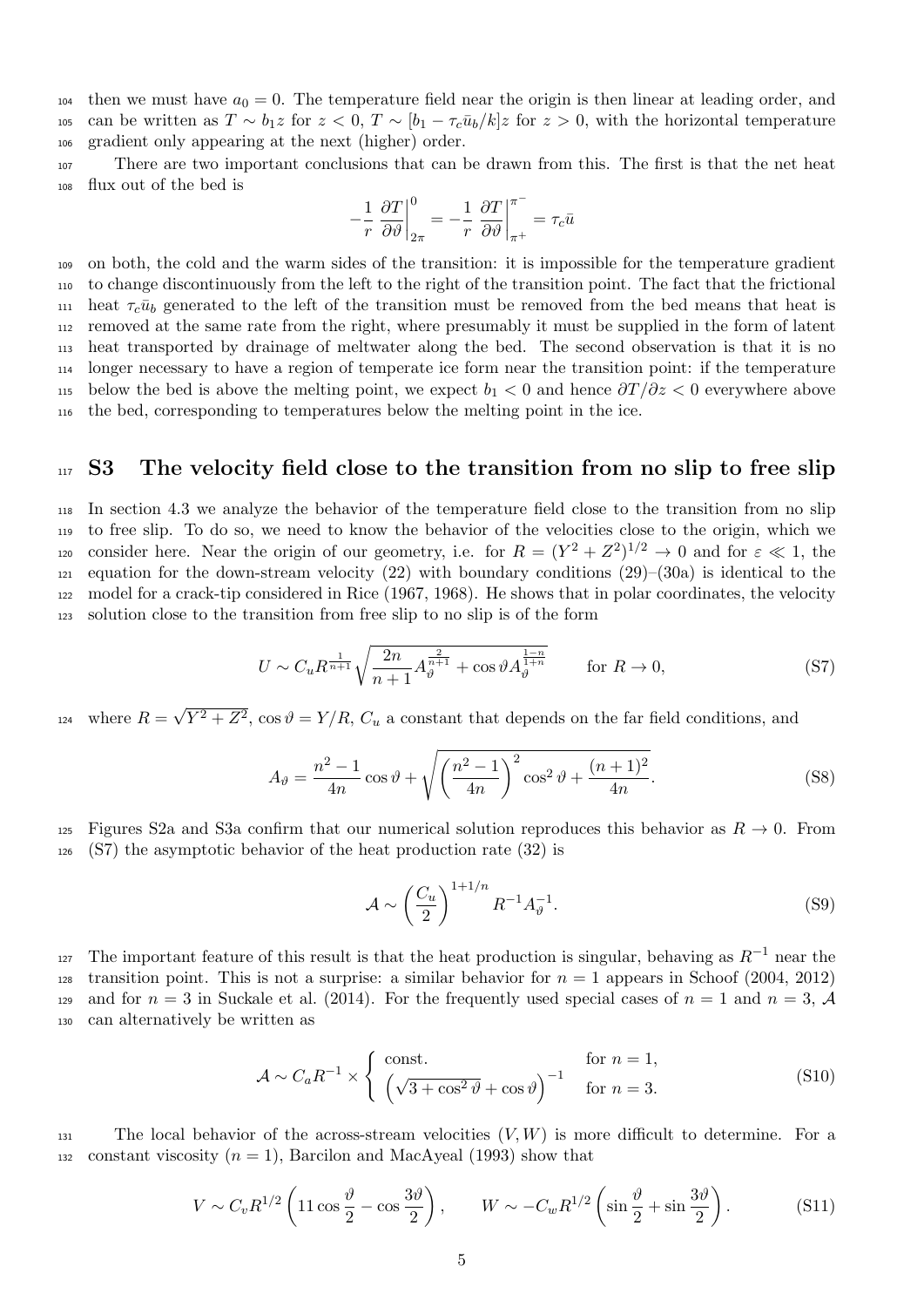

<span id="page-5-0"></span>Figure S2: Comparison of numerical velocity solutions with asymptotic solutions from [Rice \(1967\)](#page-12-5) and the solutions of the boundary value problem [\(S18\)](#page-6-1)–[\(S20\)](#page-6-2) for  $\vartheta = \pi/8$ . Panel a shows solutions of the downstream velocity  $U$ , panel b shows solutions of the across-stream velocity  $V$  and panel c shows solutions of the vertical velocity  $W$ .  $n = 3$  in all three cases.

133 For  $n \neq 1$ , the problem of finding the local behavior of V and W is complicated by the fact that the 134 viscosity is determined by  $|\nabla U|$ , where the local behavior of U is given by [\(S7\)](#page-4-0). To find a generalization 135 of [\(S11\)](#page-4-1) for  $n \neq 1$ , we rewrite [\(23\)](#page-0-0) in polar coordinates  $(R, \vartheta)$ :

$$
-\frac{\partial P}{\partial R} + \frac{1}{R} \frac{\partial}{\partial R} \left( R \Sigma_{RR} \right) + \frac{1}{R} \frac{\partial \Sigma_{\vartheta R}}{\partial \vartheta} - \frac{\Sigma_{\vartheta \vartheta}}{R} = 0, \tag{S12a}
$$

$$
-\frac{1}{R}\frac{\partial P}{\partial \vartheta} + \frac{1}{R^2}\frac{\partial}{\partial R}\left(R^2\Sigma_{\vartheta R}\right) + \frac{1}{R}\frac{\partial \Sigma_{\vartheta \vartheta}}{\partial \vartheta} = 0,\tag{S12b}
$$

<span id="page-5-7"></span><span id="page-5-3"></span><span id="page-5-2"></span><span id="page-5-1"></span>
$$
\frac{1}{R}\frac{\partial}{\partial R}\left(RV_R\right) + \frac{1}{R}\frac{\partial V_{\vartheta}}{\partial \vartheta} = 0.
$$
\n(S12c)

Here  $V_R$  and  $V_{\vartheta}$  are the radial and angular velocity components, respectively, i.e.,  $\mathbf{V} = V_R \mathbf{e}_R + V_{\vartheta} \mathbf{e}_{\vartheta}$ . The constitutive relations for the stresses  $\Sigma$  in polar coordinates are:

$$
\Sigma_{RR} = \mu \frac{\partial V_R}{\partial R}, \qquad \Sigma_{\vartheta\vartheta} = \mu \frac{1}{R} \left( \frac{\partial V_{\vartheta}}{\partial \vartheta} + V_R \right), \qquad \Sigma_{\vartheta R} = \frac{1}{2} \mu \left( \frac{1}{R} \frac{\partial V_R}{\partial \vartheta} + \frac{\partial v_{\vartheta}}{\partial R} - \frac{v_{\vartheta}}{R} \right).
$$

<sup>136</sup> The boundary conditions [\(29\)](#page-0-0) and [\(30a\)](#page-0-0) at the base become

$$
V_{\vartheta} = \mu \frac{1}{R} \frac{\partial V_R}{\partial \vartheta} = 0 \quad \text{for } \vartheta = 0, \qquad V_{\vartheta} = V_R = 0 \quad \text{for } \vartheta = \pi. \tag{S13}
$$

137 The downstream velocity U, given by  $(S7)$ – $(S8)$  determines the viscosity  $\mu$  through

<span id="page-5-8"></span>
$$
\mu \sim R^{\frac{1-n}{1+n}} N \qquad \text{with} \qquad N(\vartheta) = [A_{\vartheta}(\vartheta)]^{\frac{n-1}{n+1}}.
$$
 (S14)

138 We put  $\mu = R^{\frac{1-n}{1+n}} N$  and make the *ansatz*  $(V_R, V_{\vartheta}) = R^{\beta}(\bar{V}_R(\vartheta), \bar{V}_{\vartheta}(\vartheta))$  and  $P = R^{\beta-2/(n+1)} P_{\vartheta}(\vartheta)$ , <sup>139</sup> which gives in [\(S12c\)](#page-5-1)

<span id="page-5-6"></span><span id="page-5-5"></span><span id="page-5-4"></span>
$$
\bar{V}_R + \frac{1}{\beta + 1} \bar{V}'_\vartheta = 0.
$$
\n<sup>(S15)</sup>

Here a prime denotes an ordinary derivative with respect to  $\vartheta$ , so  $\bar{V}'_{\vartheta} = d\bar{V}_{\vartheta}/d\vartheta$ . Equations [\(S12a\)](#page-5-2)– <sup>141</sup> [\(S12b\)](#page-5-3) become

$$
-a_0 P_{\vartheta} - a_1 N \bar{V}'_{\vartheta} + (a_2 N \bar{V}_{\vartheta} - a_3 N \bar{V}''_{\vartheta})' = 0,
$$
\n(S16a)

$$
-P'_{\vartheta} + b_1 N \bar{V}_{\vartheta} - b_2 N \bar{V}_{\vartheta}'' + b_3 \left( N' \bar{V}_{\vartheta}' + N \bar{V}_{\vartheta}'' \right) = 0, \tag{S16b}
$$

<sup>142</sup> where

$$
a_0 = \left[\beta - \frac{2}{n+1}\right], \qquad a_1 = \frac{\beta}{\beta+1} \left[\beta + \frac{2n}{n+1}\right], \qquad a_2 = \frac{(\beta-1)}{2}, \qquad a_3 = \frac{1}{2} \frac{1}{\beta+1},
$$
  

$$
b_1 = \frac{1}{2} \left(\beta + \frac{2n}{n+1}\right) (\beta - 1), \qquad b_2 = \frac{1}{2} \left(\beta + \frac{2n}{n+1}\right) \frac{1}{\beta+1}, \qquad b_3 = \frac{\beta}{\beta+1}.
$$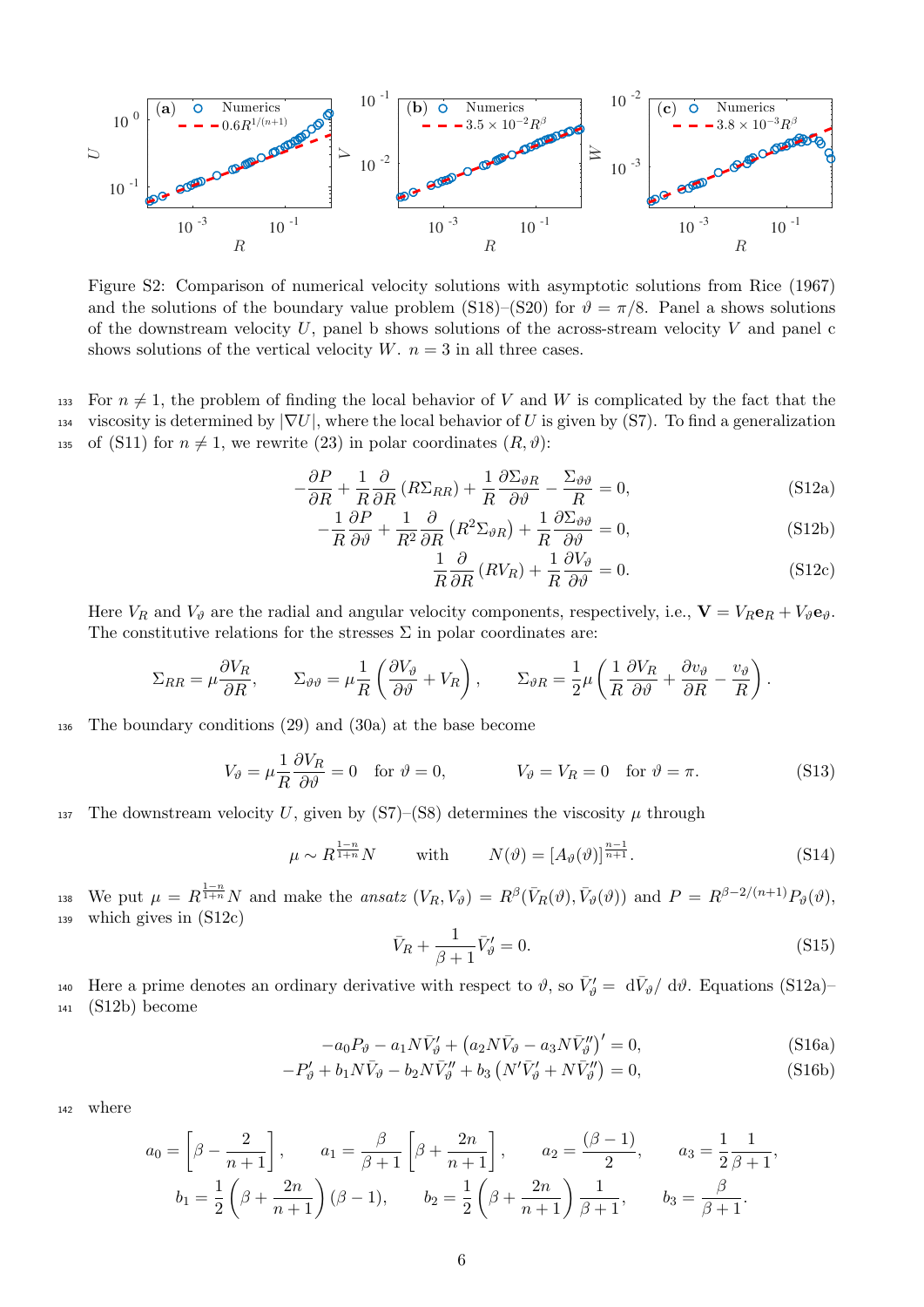

<span id="page-6-0"></span>Figure S3: Comparison of numerical velocity solutions with asymptotic solutions from [Rice \(1967\)](#page-12-5) and the solutions of the boundary value problem  $(S18)–(S20)$  $(S18)–(S20)$  for  $R = 0.01$ . Panel a shows scaled solutions of the downstream velocity  $U$ , panel b shows scaled solutions of the across-stream velocity V and panel c shows solutions of the vertical velocity  $W$ .  $n = 3$  in all three cases.

143

<sup>144</sup> Elimination of the pressure in [\(S16a\)](#page-5-4) by use of [\(S16b\)](#page-5-5) leads to a fourth order homogeneous differ-145 ential equation for  $V_{\vartheta}$  with non-constant coefficients

<span id="page-6-1"></span>
$$
0 = \left(b_1 + c_5 \frac{N''}{N}\right) \bar{V}_{\vartheta} + \left(c_4 \frac{N'}{N} - c_2\right) V_{\vartheta}' + \left(c_3 - \frac{N''}{N}\right) \bar{V}_{\vartheta}'' - 2 \frac{N'}{N} \bar{V}_{\vartheta}''' - \bar{V}_{\vartheta}'''' \tag{S18}
$$

<sup>146</sup> where

$$
c_1 = \frac{a_0}{a_3}b_1, \quad c_2 = \frac{a_1}{a_3}, \quad c_3 = \frac{a_0}{a_3}(b_2 - b_3) + \frac{a_2}{a_3}, \quad c_4 = \left[2\frac{a_2}{a_3} - \frac{a_1}{a_3} - \frac{a_0}{a_3}b_3\right], \quad c_5 = \frac{a_2}{a_3}, \tag{S19}
$$

 $_{147}$  and N is given by equation [\(S14\)](#page-5-6). The boundary conditions [\(S13\)](#page-5-7) are likewise homogeneous,

<span id="page-6-3"></span><span id="page-6-2"></span>
$$
\bar{V}_{\vartheta} = \bar{V}_{\vartheta}'' = 0 \quad \text{for } \vartheta = 0, \qquad \qquad \bar{V}_{\vartheta} = \bar{V}_{\vartheta}' = 0 \quad \text{for } \vartheta = \pi,
$$
\n
$$
(S20)
$$

148 and we have a generalized eigenvalue problem in which the eigenvalue  $\beta$  is somewhat unconventionally hidden in the coefficients [\(S19\)](#page-6-3). We solve this problem using a shooting method, which gives  $\beta =$ 150 0.271... as the lowest positive eigenvalue for  $n = 3$ . Once again we find that our numerical solutions 151 reproduce this behavior, see figure [S2b](#page-5-0)-c. Note that  $\beta$  is greater than  $1/(1+n)$ , so that the viscosity  $152$  is indeed dominated by gradients of the downstream velocity U. The shooting method also gives us 153  $V_{\vartheta}$ , from which  $V_R$  can be calculated through equation [\(S15\)](#page-5-8). The velocity components  $(V, W)$  in <sup>154</sup> Cartesian coordinates can be calculated from  $(\bar{V}_R, \bar{V}_\vartheta)$  through

$$
V = R^{\beta}(\bar{V}_R \cos \vartheta - \bar{V}_{\vartheta} \sin \vartheta), \qquad W = R^{\beta}(\bar{V}_R \sin \vartheta + \bar{V}_{\vartheta} \cos \vartheta). \tag{S21}
$$

155 The angular dependence of  $U, V$  and  $W$  is shown in figure [S3.](#page-6-0)

<sup>156</sup> Note that the local solution we have derived here stems from a problem (equations [\(22\)](#page-7-0)–[\(30b\)](#page-0-0) of 157 the main text) that contains no free parameters when — as we have assumed here —  $\tau$  is infinite. As 158 a result, we are guaranteed that  $C_a$ ,  $C_u$ ,  $\bar{V}_R$  and  $\bar{V}_\vartheta$  are also parameter-free, as is implied in the main <sup>159</sup> text.

#### <span id="page-6-4"></span><sup>160</sup> S4 The outer temperature problem for strong heat production

 In the main text, the velocity field derived in section [S3](#page-4-3) above is used to construct a local advection- diffusion problem for heat transport near the cold-temperate (and no-slip-to-slip) transition. That local model, equations [\(40\)](#page-0-0) of the main text, is mathematically a boundary layer. It only depends on 164 A and  $\widetilde{V}_m$  as parameters, suggesting that  $\widetilde{V}_m = \widetilde{f}(\Lambda)$ , if the far-field conditions on the boundary layer only depend on Λ, too. These boundary conditions mathematically come out of asymptotic matching with an 'outer' problem that describes heat transport at a larger scale [\(Holmes, 2013\)](#page-12-10). Here we verify 167 that matching leads to far-field conditions that only depend on  $\Lambda$  as required.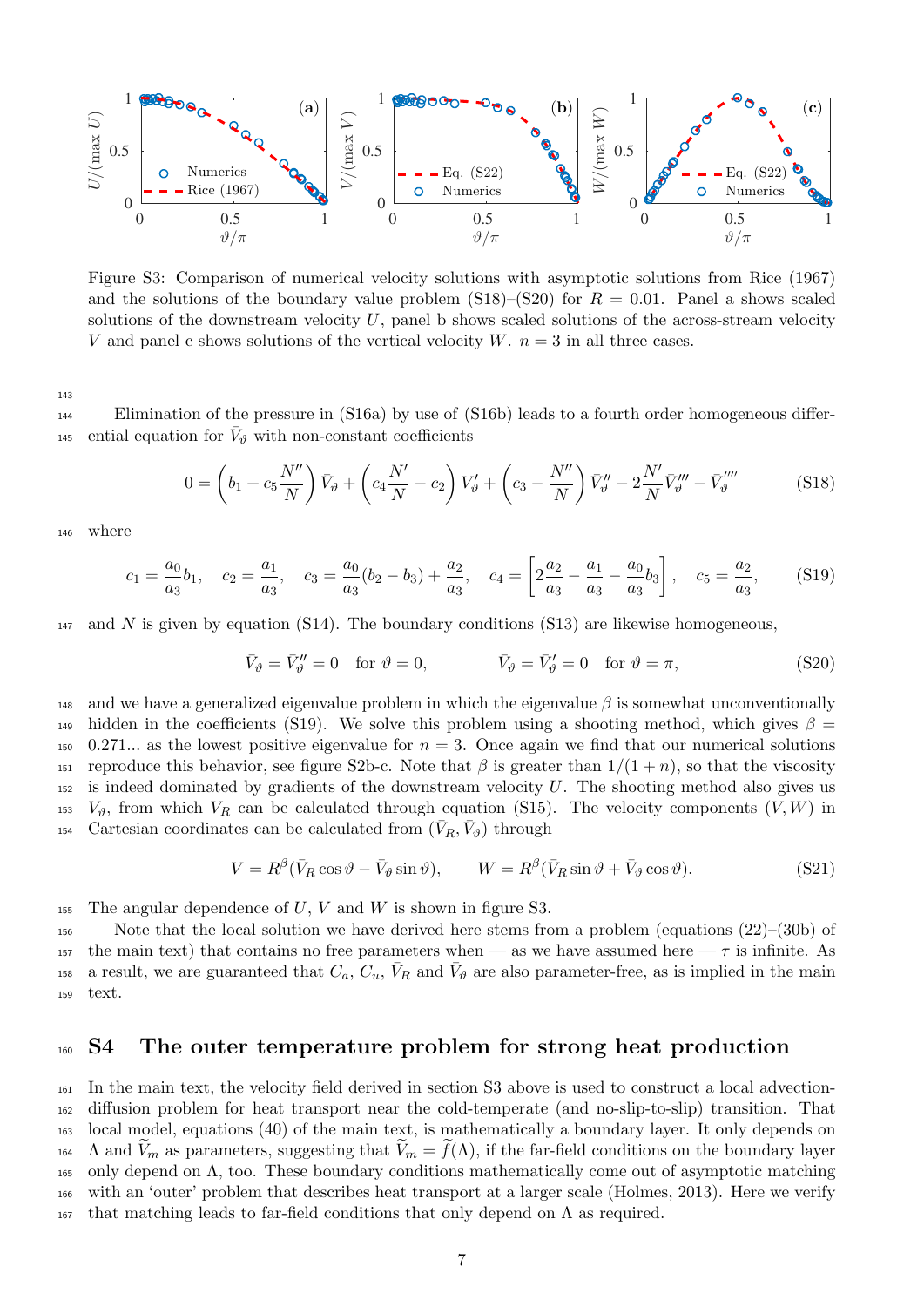<sup>168</sup> The outer problem to the conductive boundary layer itself describes heat flow in a slender region <sup>169</sup> along the bed. To identify leading order terms in this outer problem (confusingly, itself a boundary <sup>170</sup> layer to the advection-dominated heat transport across the bulk of the ice thickness), we first need 171 to understand the transverse velocity field near the bed.  $V = 0$  implies that  $\partial V/\partial Y = 0$  at the 172 bed, so  $\partial W/\partial Z = 0$  by mass conservation. By Taylor expansion, we obtain  $V \sim Z$ ,  $W \sim Z^2$ . <sup>173</sup> Near-bed advection in the outer problem is captured by considering a thin region of vertical extent  $Z_{\text{Pe}} = \text{Pe}^{-\beta/(1+\beta)} \ll 1$  relative to ice thickness, labeled the 'advective boundary layer' in figure [5.](#page-0-0) 175 Within this region, we rescale  $Z = Z_{\text{Pe}}\widehat{Z}$ ,  $V = Z_{\text{Pe}}\widehat{V}$ ,  $W = Z_{\text{Pe}}^2\widehat{W}$ ,  $\mathcal{A} = \widehat{\mathcal{A}}$ ,  $\Theta = \widehat{\Theta}$ .

 Note that the vertical coordinate in the advective region is related to the vertical coordinate in the conductive boundary layer through  $\widetilde{Z} = \Lambda^{-1} \text{Pe}^{(1-\beta)/(1+\beta)} \widehat{Z}$ . For  $\beta < 1$ ,  $\widehat{Z} = O(1)$  implies that  $\bar{Z} \gg 1$ . For  $n = 1$ , the exponent  $\beta$  equals 1/2, and for  $n = 3$  we have  $\beta \approx 0.27$  (see supplementary section S3). Therefore the near-bed advective layer is a viable outer region to the conductive boundary section [S3\)](#page-4-3). Therefore the near-bed advective layer is a viable outer region to the conductive boundary layer because the advective layer has a much larger vertical and horizontal extent than the conductive boundary layer.

182 For  $n = 3$  (or generally for  $n > 1$  and  $\beta < 1/2$ ), the outer problem is,

$$
\widetilde{V}_m \frac{\partial \widehat{\Theta}}{\partial Y} + \Lambda \left( \widehat{V} \frac{\partial \widehat{\Theta}}{\partial Y} + \widehat{W} \frac{\partial \widehat{\Theta}}{\partial \widehat{Z}} \right) = a \quad \text{for} \quad 0 < \widehat{Z}, \tag{S22a}
$$

<span id="page-7-2"></span><span id="page-7-1"></span><span id="page-7-0"></span>
$$
\widetilde{V}_m \frac{\partial \widetilde{\Theta}}{\partial Y} = 0 \quad \text{for} \quad \widehat{Z} < 0,\tag{S22b}
$$

to an error of  $O(Pe^{(2\beta-1)/(1+\beta)})$ . As required, [\(S22a\)](#page-7-1)–[\(S22b\)](#page-7-2) only depend on  $\tilde{V}_m$  and Λ. As we are <sup>184</sup> considering an outer problem that describes a slender region near the bed, our choice of reduced 185 temperature Θ means that the relevant boundary condition is  $\Theta(Z = 0) \to 0$  as  $Y \to -\infty$ , equation <sup>186</sup> [\(34c\)](#page-0-0), which equally does not depend on any additional parameters.

# $_{^{187}}$  S5 Mechanical problem for a small slip region:  $\tau \sim \alpha^{1/(n+1)} \gg 1$

188 When we allow for subtemperate sliding, but at a large basal yield stress  $\tau \gg 1$ , the velocity field will change only by a small amount: over most of the domain, basal shear stress will not attain the yield stress. The only location where that is not the case is close to the origin, where a hard transition from slip to no slip would lead to a stress singularity, exceeding any finite yield stress. In other words, the 192 region of slip created by a large but finite  $\tau$  is a mechanical boundary layer close to the origin, which remains small compared with the ice thickness. Outside that boundary layer, the velocity field will remain unchanged. In fact, at length scales that are intermediate between the boundary layer and the ice thickness scales, the local solution of supplementary section [S4](#page-6-4) will still apply, and provides the appropriate matching conditions on the mechanical boundary layer created by the small slip region. In this section, we construct a leading order model for that boundary layer. We focus on the case <sup>198</sup> of  $\tau \sim \alpha^{1/(n+1)} \gg 1$ , in which the size of this mechanical boundary layer is the same as the size of the thermal boundary layer: this is the minimum size of the mechanical boundary layer at which we expect to start seeing an effect of subtemperate sliding on margin migration.

We rescale the mechanical field equations using  $(Y, Z) = R_{\alpha}(\tilde{Y}, \tilde{Z}), \mathcal{A} = R_{\alpha}^{-1} \tilde{\mathcal{A}}, U = R_{\alpha}^{1/(n+1)} \tilde{U},$  $(V, W) = R_{\alpha}{}^{\beta}(\widetilde{V}, \widetilde{W})$ , and  $P = R_{\alpha}{}^{-1/(n+1)}\widetilde{P}$  where  $R_{\alpha} = \alpha^{-1}$ . The choice of exponent  $\beta$  ensures that the boundary layer solution can be matched with the outer problem at the ice thickness scale, whose behavior in the matching region [\(Holmes, 2013\)](#page-12-10) is given by supplementary section [S4](#page-6-4) as discussed. This yields an equation for the velocity in the downstream direction of the same form as [\(22\)](#page-7-0):

<span id="page-7-3"></span>
$$
\frac{\partial}{\partial \widetilde{Y}}\left(\widetilde{\mu}\frac{\partial \widetilde{U}}{\partial \widetilde{Y}}\right) + \frac{\partial}{\partial \widetilde{Z}}\left(\widetilde{\mu}\frac{\partial \widetilde{U}}{\partial \widetilde{Z}}\right) = 0.
$$
\n(S23)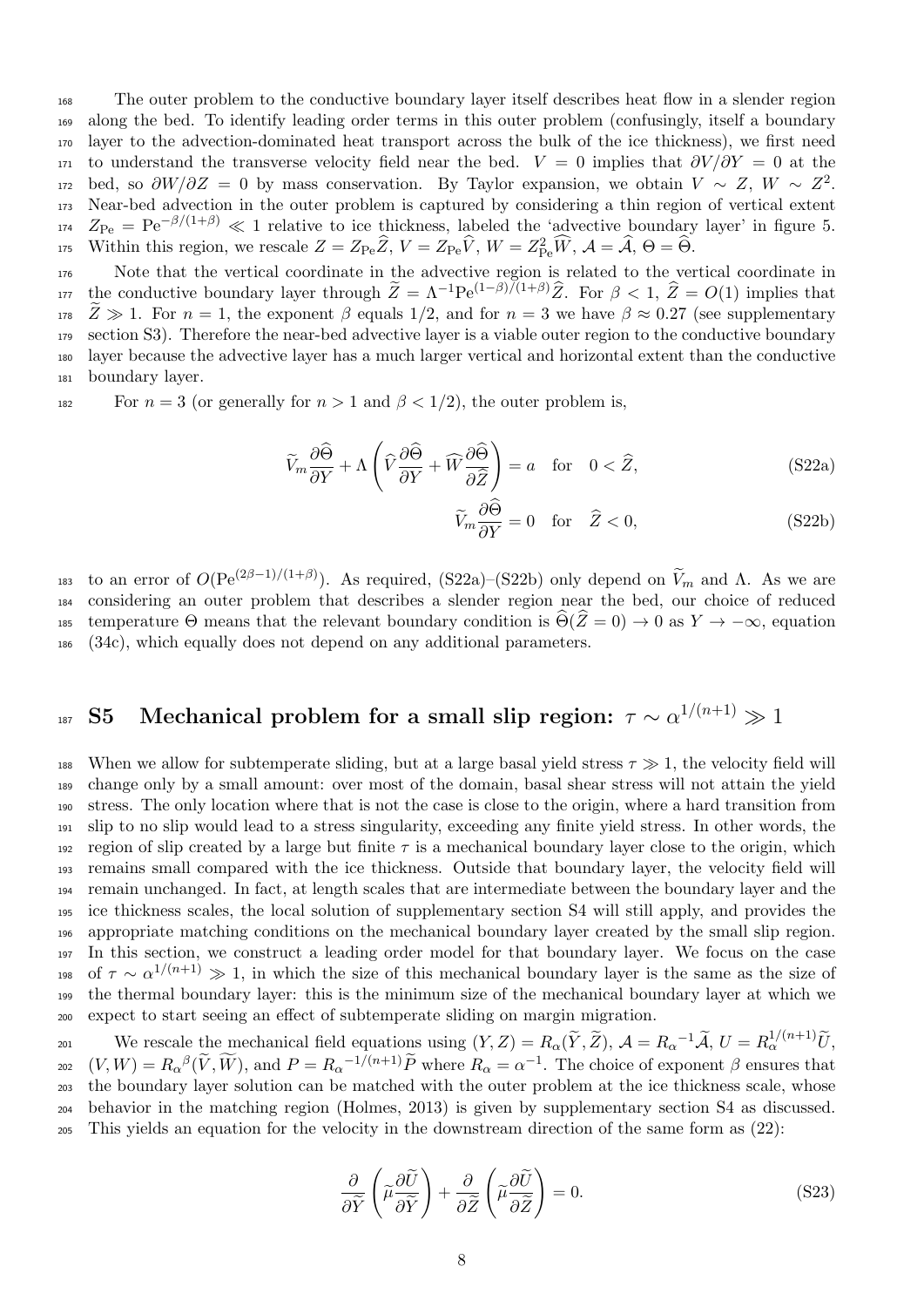<sup>206</sup> In the across-stream direction, we obtain from [\(23\)](#page-0-0)

$$
\frac{\partial}{\partial \widetilde{Y}} \left( 2\widetilde{\mu} \frac{\partial \widetilde{V}}{\partial \widetilde{Y}} \right) + \frac{\partial}{\partial \widetilde{Z}} \left[ \widetilde{\mu} \left( \frac{\partial \widetilde{V}}{\partial \widetilde{Z}} + \frac{\partial \widetilde{W}}{\partial \widetilde{Y}} \right) \right] - \frac{\partial \widetilde{P}}{\partial \widetilde{Y}} = 0,
$$
\n(S24a)

$$
\frac{\partial}{\partial \widetilde{Y}} \left[ \widetilde{\mu} \left( \frac{\partial \widetilde{V}}{\partial \widetilde{Z}} + \frac{\partial \widetilde{W}}{\partial \widetilde{Y}} \right) \right] + \frac{\partial}{\partial \widetilde{Z}} \left( 2 \widetilde{\mu} \frac{\partial \widetilde{W}}{\partial \widetilde{Z}} \right) - \frac{\partial \widetilde{P}}{\partial \widetilde{Z}} = 0, \tag{S24b}
$$

$$
\frac{\partial V}{\partial \tilde{Y}} + \frac{\partial W}{\partial \tilde{Z}} = 0.
$$
 (S24c)

 $207 \mu$  is the rescaled non-dimensional viscosity

$$
\widetilde{\mu} = \frac{1}{2^{1/n}} \left[ \left| \frac{\partial \widetilde{U}}{\partial \widetilde{Y}} \right|^2 + \left| \frac{\partial \widetilde{U}}{\partial \widetilde{Z}} \right|^2 \right]^\frac{1-n}{2n}.
$$
\n(S25)

<sup>208</sup> As before, we find for the vertical velocity component along the bed

<span id="page-8-0"></span>
$$
\widetilde{W} = 0 \quad \text{at} \quad \widetilde{Z} = 0. \tag{S26}
$$

<sup>209</sup> Similarly, the free slip boundary condition [\(29\)](#page-0-0) on the temperate side remains unchanged

$$
\tilde{\mu}\frac{\partial \tilde{U}}{\partial \tilde{Z}} = \tilde{\mu}\frac{\partial \tilde{V}}{\partial \tilde{Z}} = 0 \quad \text{at } \tilde{Z} = 0, \quad \tilde{Y} > 0.
$$
\n
$$
(S27)
$$

<sup>210</sup> On the frozen side of the bed, we have from [\(30b\)](#page-0-0)

either 
$$
\widetilde{\mu}\frac{\partial \widetilde{U}}{\partial \widetilde{Z}} = \alpha^{1/(n+1)}\tau \frac{\widetilde{U}}{|\widetilde{U}|}, \quad \widetilde{\mu}\frac{\partial \widetilde{V}}{\partial \widetilde{Z}} = \alpha^{1/(n+1)}\tau \frac{\widetilde{V}}{|\widetilde{U}|}, \quad |\widetilde{U}| > 0, \quad |\widetilde{V}| > 0
$$
  
or  $\left| \widetilde{\mu}\frac{\partial \widetilde{U}}{\partial \widetilde{Z}} \right| < \alpha^{1/(n+1)}\tau, \quad \left| \widetilde{\mu}\frac{\partial \widetilde{V}}{\partial \widetilde{Z}} \right| < \alpha^{1/(n+1)}\tau \left| \frac{\widetilde{V}}{\widetilde{U}} \right|, \quad |\widetilde{U}| = |\widetilde{V}| = 0$  for  $\widetilde{Y} < 0, \ \widetilde{Z} = 0$ . (S28)

211 Equations [\(S23\)](#page-7-3)–[\(S28\)](#page-8-0) only depend on  $\alpha^{1/(n+1)}\tau = \Gamma^{-(n+1)}$ , as required for [\(46\)](#page-0-0) to hold.

## 212 S6 Limit of large slip region:  $\tau_c \ll \tau_s$

213 We conclude by considering the opposite parametric limit in  $\tau$  to that considered above: we derive 214 an otherwise elusive closed-form expression for  $V_m$  in the limit  $\tau \ll 1$ . When considering the case of 215 small basal yield stress  $\tau$ , the region of subtemperate slip becomes wide compared with ice thickness. 216 Simultaneously, we consider the case of  $\alpha \gg 1$ , Pe  $\gg 1$ , identifying the relevant distinguished limit as <sub>217</sub>  $τPe ~ α^2 \gg 1$  later.

<sup>218</sup> There are two rescalings required: first, for the mechanical problem and second, for the thermal <sup>219</sup> problem. For the mechanical problem, we put

$$
\widehat{Y} = \tau Y, \qquad \widehat{Z} = Z, \qquad \widehat{U} = \tau U, \qquad \widehat{V} = V, \qquad \widehat{W} = \tau^{-1} W, \qquad \widehat{P} = \tau^{-1} P. \tag{S29}
$$

<sup>220</sup> Under this rescaling, the mechanical problem in the boundary layer becomes

$$
\tau^2 \frac{\partial}{\partial \hat{Y}} \left( \hat{\mu} \frac{\partial \hat{U}}{\partial \hat{Y}} \right) + \frac{\partial}{\partial \hat{Z}} \left( \hat{\mu} \frac{\partial \hat{U}}{\partial \hat{Z}} \right) = 0, \tag{S30a}
$$

$$
\tau^2 \frac{\partial}{\partial \hat{Y}} \left( 2\hat{\mu} \frac{\partial \hat{V}}{\partial \hat{Y}} \right) + \frac{\partial}{\partial \hat{Z}} \left[ \hat{\mu} \left( \frac{\partial \hat{V}}{\partial \hat{Z}} + \tau^2 \frac{\partial \hat{W}}{\partial \hat{Y}} \right) \right] - \tau^2 \frac{\partial \hat{P}}{\partial \hat{Y}} = 0,
$$
\n(S30b)

$$
\frac{\partial}{\partial \widehat{Y}} \left[ \widehat{\mu} \left( \frac{\partial \widehat{V}}{\partial \widehat{Z}} + \tau^2 \frac{\partial \widehat{W}}{\partial \widehat{Y}} \right) \right] + \frac{\partial}{\partial \widehat{Z}} \left( 2 \widehat{\mu} \frac{\partial \widehat{W}}{\partial \widehat{Z}} \right) - \frac{\partial \widehat{P}}{\partial \widehat{Z}} = 0, \tag{S30c}
$$

<span id="page-8-4"></span><span id="page-8-3"></span><span id="page-8-2"></span><span id="page-8-1"></span>
$$
\frac{\partial V}{\partial \hat{Y}} + \frac{\partial W}{\partial \hat{Z}} = 0,
$$
 (S30d)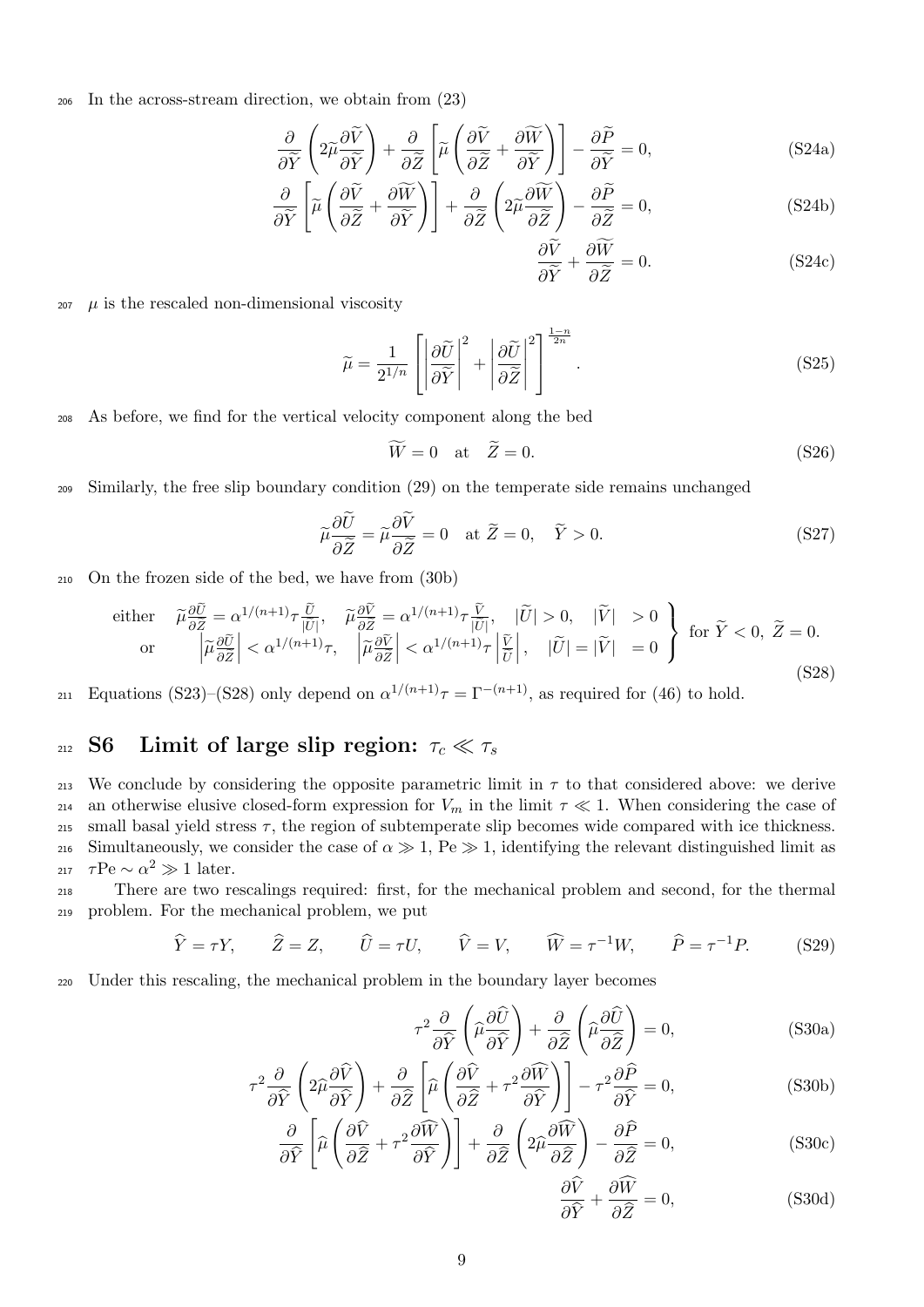<sup>221</sup> where

<span id="page-9-0"></span>
$$
\widehat{\mu} = \frac{1}{2^{1/n}} \left[ \left( \frac{\partial \widehat{U}}{\partial \widehat{Y}} \right)^2 + \tau^{-2} \left( \frac{\partial \widehat{U}}{\partial \widehat{Z}} \right)^2 \right]^{(1-n)/(2n)} \tag{S31}
$$

for  $0 < \hat{Z} < 1$ . Assume that there is slip for  $\hat{Y}_0 < \hat{Y} < 0$ , meaning  $\hat{U} > 0$  at  $\hat{Z} = 0$ . In that region, we then have the following boundary conditions

$$
\widehat{\mu}\frac{\partial\widehat{U}}{\partial\widehat{Z}}=0,\qquad\widehat{\mu}\left(\frac{\partial\widehat{V}}{\partial\widehat{Z}}+\tau^2\frac{\partial\widehat{W}}{\partial\widehat{Y}}\right)=0,\qquad\widehat{W}=0\qquad\text{for }\widehat{Y}>0,\,\widehat{Z}=0,\tag{S32a}
$$

$$
\widehat{\mu}\frac{\partial\widehat{U}}{\partial\widehat{Z}} = \tau^2, \qquad \widehat{\mu}\left(\frac{\partial\widehat{V}}{\partial\widehat{Z}} + \tau^2 \frac{\partial\widehat{W}}{\partial\widehat{Y}}\right) = \tau^2 \frac{\widehat{V}}{\widehat{U}}, \qquad \widehat{W} = 0 \qquad \text{for } \widehat{Y}_0 < \widehat{Y} < 0, \widehat{Z} = 0. \tag{S32b}
$$

 $\mathbb{E}(\mathbf{X}_1 \cap \mathbf{X}_2) = \mathbb{E}(\mathbf{X}_2 \cap \mathbf{X}_3) = \mathbb{E}(\mathbf{X}_1 \cap \mathbf{X}_2) = \mathbb{E}(\mathbf{X}_1 \cap \mathbf{X}_2) = \mathbb{E}(\mathbf{X}_1 \cap \mathbf{X}_2) = \mathbb{E}(\mathbf{X}_2 \cap \mathbf{X}_3) = \mathbb{E}(\mathbf{X}_1 \cap \mathbf{X}_2) = \mathbb{E}(\mathbf{X}_1 \cap \mathbf{X}_3) = \mathbb{E}(\mathbf{X}_1 \cap \mathbf{X}_3) = \mathbb{$ that  $\hat{U}^{(0)} = \hat{U}^{(0)}(\hat{Y})$ ,  $\hat{V}^{(0)} = \text{constant}$ ,  $\hat{W}^{(0)} = 0$ . In other words, a wide region of subtemperate slip<br>226 implies that the plug flow of the ice stream extends past the thermal margin of the ice stream int implies that the plug flow of the ice stream extends past the thermal margin of the ice stream into a rapidly sliding but cold-based region. The axial velocity  $\hat{U}^{(0)}$  here satisfies the ice-stream-like model<br>228 for a laterally sheared plug flow with constant basal drag. for a laterally sheared plug flow with constant basal drag:

<span id="page-9-1"></span>
$$
\frac{\partial}{\partial \hat{Y}} \left( \frac{1}{2^{1/n}} \left| \frac{\partial \hat{U}^{(0)}}{\partial \hat{Y}} \right|^{(1-n)/n} \frac{\partial \hat{U}^{(0)}}{\partial \hat{Y}} \right) - 1 = 0
$$

for the region  $\hat{Y}_0 < \hat{Y} < 0$  where  $\hat{U}^{(0)} > 0$  (this can be shown by vertical integration of [\(S30a\)](#page-8-1), bearing  $\hat{Y}_0$  in mind that  $\hat{u}\partial \hat{U}/\partial \hat{Z} = 0$  at the ice stream surface at  $\hat{Z} = 1$ , (27)). One the ice 230 in mind that  $\hat{\mu}\partial \hat{U}/\partial \hat{Z} = 0$  at the ice stream surface at  $\hat{Z} = 1$ , [\(27\)](#page-0-0)). One the ice stream side  $\hat{Y} > 0$ , <br>231 we have no basal drag and so the equivalent model is we have no basal drag and so the equivalent model is

$$
\frac{\partial}{\partial \widehat{Y}}\left(\frac{1}{2^{1/n}}\left|\frac{\partial \widehat{U}^{(0)}}{\partial \widehat{Y}}\right|^{(1-n)/n}\frac{\partial \widehat{U}^{(0)}}{\partial \widehat{Y}}\right)=0.
$$

232 The original matching conditions with the ice stream as  $Y \to \infty$  [\(25\)](#page-0-0)<sub>1</sub> can then simply be reduced to 233 a stress condition at  $\hat{Y} = 0$ ,

$$
\frac{1}{2^{1/n}} \left| \frac{\partial \widehat{U}^{(0)}}{\partial \widehat{Y}} \right|^{(1-n)/n} \frac{\partial \widehat{U}^{(0)}}{\partial \widehat{Y}} = 1 \quad \text{at } \widehat{Y} = 0.
$$

From [\(S30b\)](#page-8-2) with  $(S32a)_2/(S32b)_2$  $(S32a)_2/(S32b)_2$  $(S32a)_2/(S32b)_2$ , we can see that the across-stream velocity  $\hat{V}^{(0)}$  has no vertical profile, either. Vertically integrating the mass balance equation (S30d) with  $(S32a)_3$  and  $(S32b)_3$  and profile, either. Vertically integrating the mass balance equation [\(S30d\)](#page-8-3) with  $(S32a)_{3}$  and  $(S32b)_{3}$  and <sup>236</sup> [\(27\)](#page-0-0), we can further show  $\frac{\partial \widehat{V}^{(0)}}{\partial \widehat{Y}} = 0$ , or  $\widehat{V}^{(0)} = \text{constant}$ .<br><sup>237</sup> Matching with the region  $\widehat{Y} < \widehat{Y}_0$ , where there is no sliding

Matching with the region  $\hat{Y} < \hat{Y}_0$ , where there is no sliding, in principle requires a boundary layer 238 around  $\hat{Y} < \hat{Y}_0$  whose extent is comparable with ice thickness. The appropriate rescaling in that <sup>239</sup> boundary layer is

$$
\breve{Y} = Y - \tau^{-1} \widehat{Y}_0, \qquad \breve{Z} = Z, \qquad \breve{U} = \tau^{-1} U, \qquad \breve{V} = V, \qquad \breve{W} = W, \qquad \breve{P} = P. \tag{S33}
$$

<sup>240</sup> We do not give full detail of that boundary layer; the result of matching with [\(S30\)](#page-8-4) and the far field <sup>241</sup> as  $\check{Y} \rightarrow -\infty$  is simply the intuitive result that

$$
\widehat{U}^{(0)} = \frac{\partial \widehat{U}^{(0)}}{\partial \widehat{Y}} = 0, \qquad \widehat{V}^{(0)} = \int_0^1 1 - (1 - \widehat{Z})^{n+1} d\widehat{Z} = \frac{n+1}{n+2} \qquad \text{at } \widehat{Y} = \widehat{Y}_0,
$$

<sup>242</sup> and we have a solution for the sliding velocity of the form

$$
\widehat{U}^{(0)} = \frac{2(\widehat{Y} - \widehat{Y}_0)^{n+1}}{n+1},
$$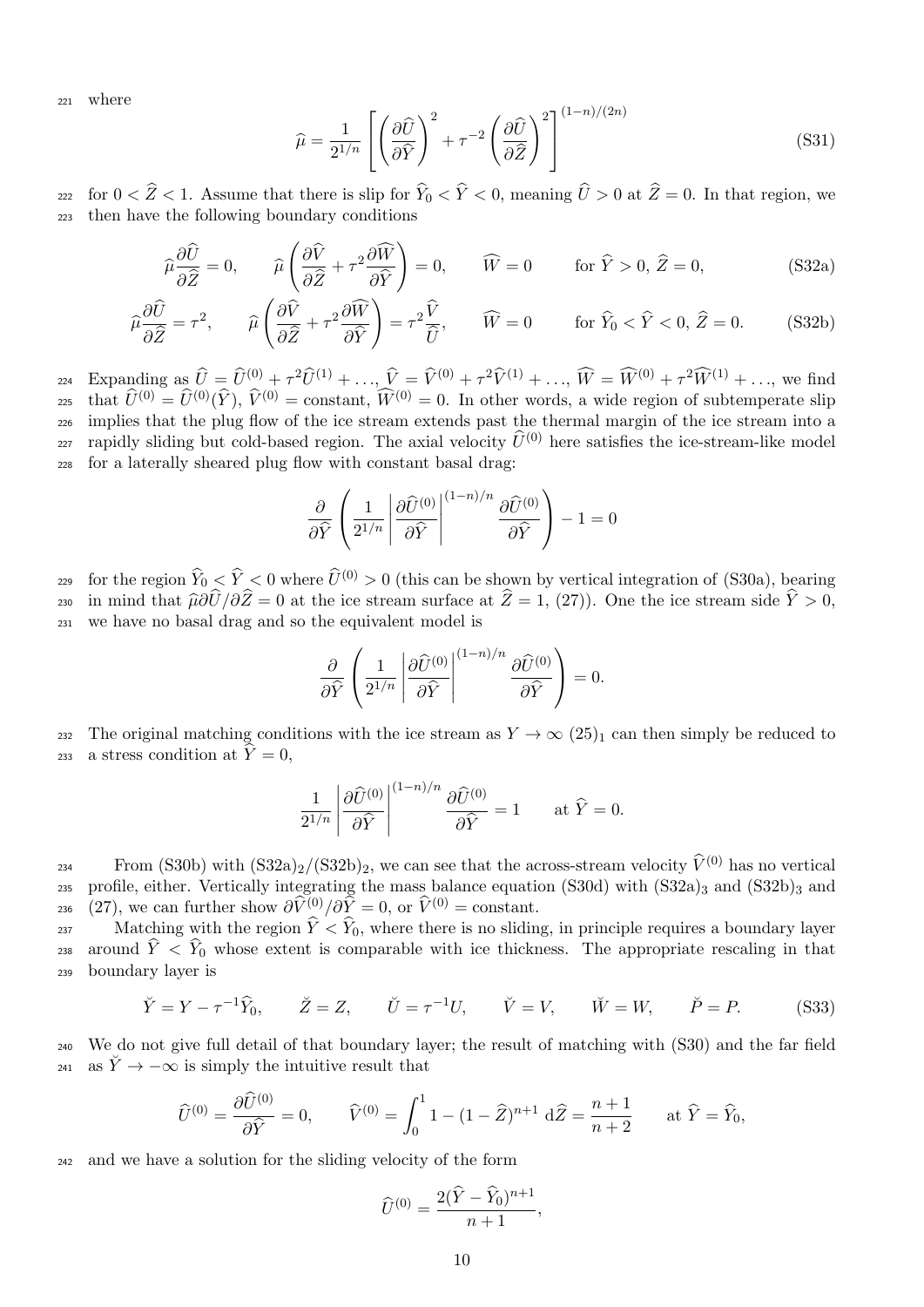<sup>243</sup> with

$$
\widehat{Y}_0 = -1.
$$

Putting  $\hat{T} = \mathcal{T}$ , the corresponding thermal problem in the region with subtemperate slip is then at leading order in  $\tau^2$ 245

<span id="page-10-0"></span>
$$
\tau V_m \frac{\partial \widehat{T}}{\partial \widehat{Y}} + \text{Per}\widehat{V}^{(0)} \frac{\partial \widehat{T}}{\partial \widehat{Y}} - \frac{\partial^2 \widehat{T}}{\partial \widehat{Z}^2} = \frac{\alpha}{2^{1+1/n}} \left| \frac{\partial \widehat{U}}{\partial \widehat{Y}} \right|^{n+1} \qquad \text{for } 0 < \widehat{Z} < 1,\tag{S34a}
$$

$$
\gamma \tau V_m \frac{\partial \widehat{T}}{\partial \widehat{Y}} - \kappa \frac{\partial^2 \widehat{T}}{\partial \widehat{Z}^2} = 0
$$
 for  $\widehat{Z} < 0$  (S34b)

<sup>246</sup> subject to the jump conditions

$$
\left[\widehat{T}\right]_{-}^{+}=0, \qquad -\frac{\partial\widehat{T}}{\partial\widehat{Z}}\bigg|_{+}^{+}+\kappa\frac{\partial\widehat{T}}{\partial\widehat{Z}}\bigg|_{-}^{-}= \alpha\widehat{U}^{(0)} \qquad \text{at } \widehat{Z}=0, \quad \widehat{Y}_{0} < \widehat{Y} < 0. \tag{S34c}
$$

247 As before, we assume that  $\alpha \gg 1$  and Pe  $\gg 1$ . With  $\alpha \gg 1$ , we require a short vertical length 248 scale  $\alpha^{-1}$  to be able to conduct heat generated at the bed through frictional sliding into the ice, and <sup>249</sup> a commensurately large migration velocity to balance vertical conduction at that scale. If we assume <sup>250</sup> that lateral inflow can also contribute to energy balance at the same scale, we require the distinguished <sup>251</sup> limit

<span id="page-10-2"></span>
$$
\text{Pe}\tau \sim \alpha^2
$$

<sup>252</sup> and can rescale as

$$
\check{V}_m = \text{Pe}^{-1} V_m, \qquad \check{Y} = \hat{Y} - \hat{Y}_0, \qquad \check{Z} = \alpha \hat{Z}, \qquad \check{T} = \hat{T}
$$
\n(S35)

<sup>253</sup> leading to the leading order diffusive boundary layer problem

$$
\frac{\text{Pe}\tau}{\alpha^2} \left( \widehat{V}^{(0)} + \widecheck{V}_m \right) \frac{\partial \widetilde{T}}{\partial \widecheck{Y}} - \frac{\partial^2 \widetilde{T}}{\partial \widetilde{Z}^2} = 0 \qquad \text{for } 0 < \widehat{Z} < 1,\tag{S36a}
$$

<span id="page-10-1"></span>
$$
\gamma \frac{\text{Pe}\tau}{\alpha^2} \breve{V}_m \frac{\partial \breve{T}}{\partial \breve{Y}} - \kappa \frac{\partial^2 \breve{T}}{\partial \breve{Z}^2} = 0 \qquad \qquad \text{for } \hat{Z} < 0,
$$
\n(S36b)

<sup>254</sup> subject to the jump conditions

$$
\left[\check{T}\right]_{-}^{+}=0, \qquad -\frac{\partial\check{T}}{\partial\check{Z}}\bigg|_{+}^{+} + \kappa \frac{\partial\check{T}}{\partial\check{Z}}\bigg|_{-}^{-} = \hat{U}^{(0)} = \frac{2\check{Y}^{n+1}}{n+1} \qquad \text{at } \check{Z}=0. \tag{S36c}
$$

255 The outer problem in  $\check{Z} = \alpha \hat{Z}$  to this advection-diffusion boundary layer problem is simply the leading order (in  $\alpha^2 \sim \text{Per}$ ) version of (S34), which is the pure advection problem order (in  $\alpha^2 \sim \text{Pe}\tau$ ) version of [\(S34\)](#page-10-0), which is the pure advection problem

$$
\frac{\text{Pe}\tau}{\alpha^2} \left( \hat{V}^{(0)} + \check{V}_m \right) \frac{\partial \check{T}}{\partial \check{Y}} = 0 \qquad \text{for } 0 < \hat{Z} < 1,\tag{S37a}
$$

$$
\gamma \frac{\text{Pe}\tau}{\alpha^2} \breve{V}_m \frac{\partial \breve{T}}{\partial \breve{Y}} = 0 \qquad \qquad \text{for } \hat{Z} < 0,
$$
\n(S37b)

<sup>257</sup> leading to the conclusion that, outside the diffusive boundary layer with height above or below the 258 bed described by  $\check{Z} \sim O(1)$ , we simply have the far-field temperature field advected from  $\check{Y}=0$ .

<sup>259</sup> From the rescaling above, we can immediately see that we expect

$$
V_m = Pe\check{V}_m = \frac{\alpha^2}{\tau} f\left(\frac{\text{Pe}\tau}{\alpha^2}, \gamma, \kappa\right)
$$

260 for some function f (in fact, the dependence on  $\kappa$  and  $\gamma$  can be shown to collapse onto a dependence 261 on the product  $\kappa \gamma$  alone). It turns out we can compute the function f exactly, which we do below.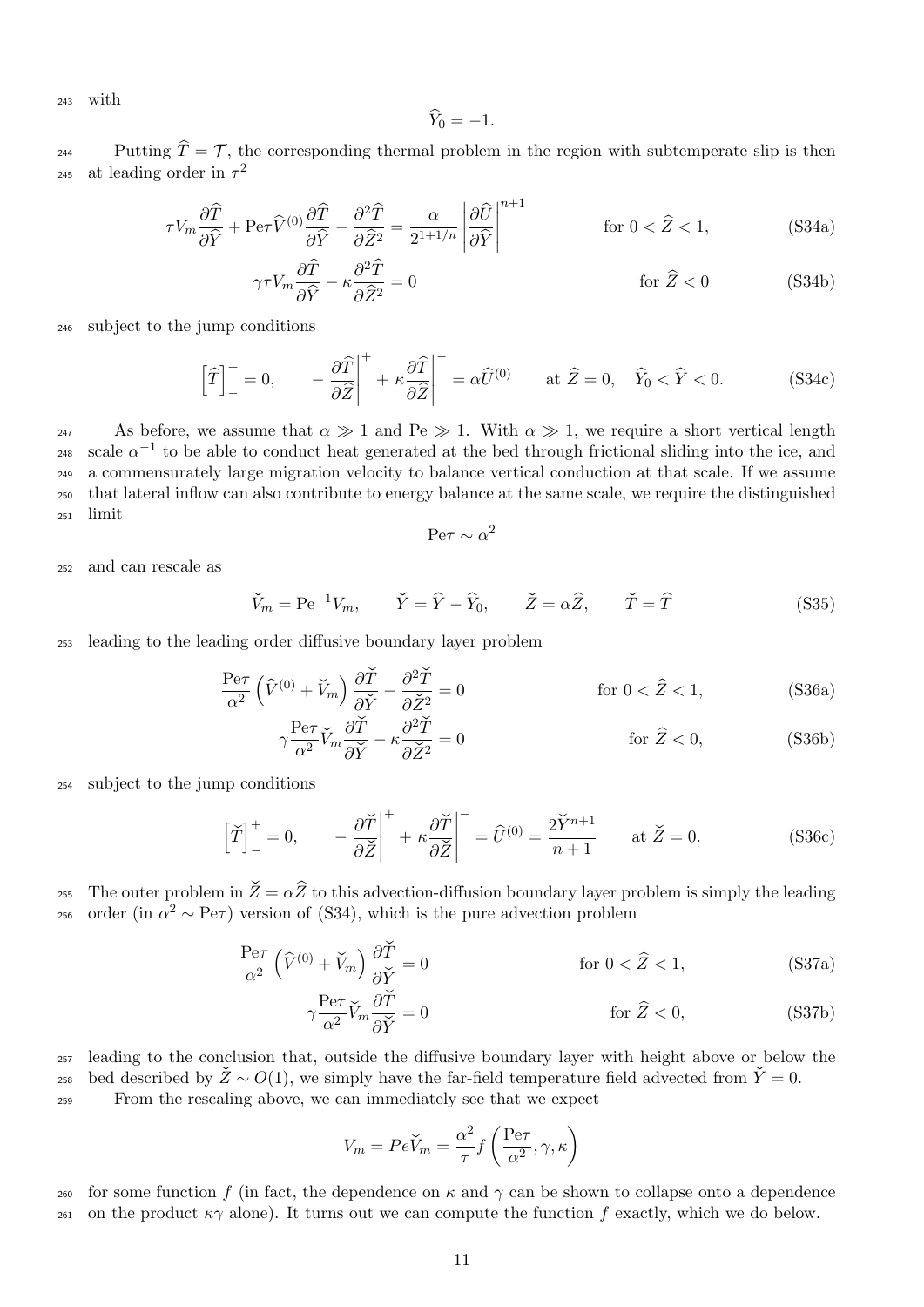The boundary conditions [\(S36c\)](#page-10-1) only hold up to  $\check{Y} = -\hat{Y}_0 = 1$ . However, in the diffusion problem (S36),  $\check{Y}$  is the time-like variable ( $\check{Z}$  being space-like), and if we are only interested in the solution [\(S36\)](#page-10-2),  $\check{Y}$  is the time-like variable ( $\check{Z}$  being space-like), and if we are only interested in the solution for  $0 < \tilde{Y} < -\hat{Y}_0$  (the region where subtemperate slip is possible), we can without loss of generality  $\tilde{Y}_0$  as applying for all  $\tilde{Y}_0 > 0$ , which permits the problem to be solved by Laplace transforms. treat [\(S36\)](#page-10-2) as applying for all  $\check{Y} > 0$ , which permits the problem to be solved by Laplace transforms. <sup>266</sup> Define

$$
\widetilde{f}(s) = \mathcal{L}(f)(s) = \int_0^\infty f(\widetilde{Y}) \exp(-s\widetilde{Y}) d\widetilde{Y}.
$$

<sup>267</sup> Then

$$
\mathcal{L}\left(\check{Y}^{n+1}\right) = s^{-(n+2)}\Gamma(n+2)
$$

268 where  $\Gamma$  is the standard gamma function. Let

$$
\check{T}=\nu-1+\Theta,
$$

269 so that [\(34c\)](#page-0-0) becomes  $\Theta = 0$  at  $\check{Y} = 0$ . Transforming [\(S36\)](#page-10-2) gives

$$
sv^{\pm}\widetilde{\Theta} - \frac{\partial^2 \widetilde{\Theta}}{\partial \check{Z}^2} = 0
$$

270 with  $v^+ = \text{Per}(\check{V}^{(0)} + \check{V}_m)/\alpha^2$  for  $\check{Z} > 0$ ,  $v^- = \gamma \text{Per} \check{V}_m/(\alpha^2 \kappa)$  for  $\check{Z} < 0$ , and

$$
\left[\widetilde{\Theta}\right]_{-}^{+} = 0, \qquad -\frac{\partial \widetilde{\Theta}}{\partial \widetilde{Z}}\bigg|_{-}^{+} - \kappa \frac{\partial \widetilde{\Theta}}{\partial \widetilde{Z}}\bigg|_{-}^{+} = \frac{2s^{-(n+2)}\Gamma(n+2)}{n+1} \qquad \text{at } \widetilde{Z} = 0.
$$

271 Matching the outer problem additionally requires  $\widetilde{\Theta} \to 0$  as  $\widetilde{Z} \to \pm \infty$ . This has solution

$$
\widetilde{\Theta} = A \exp \left( \mp \sqrt{s v^{\pm}} \widetilde{Z} \right),
$$

272 the upper sign being chosen consistently for  $\check{Z} > 0$ , the lower for  $\check{Z} < 0$ . The flux condition at  $\check{Z} = 0$ <sup>273</sup> requires that

$$
A\left(\sqrt{v^+s} + \kappa \sqrt{v^-s}\right) = \frac{2s^{-(n+2)}\Gamma(n+2)}{n+1}.
$$

<sup>274</sup> so that the Laplace transform of Θ at the bed is given by

$$
\widetilde{\Theta}\Big|_{\widetilde{Z}=0} = A = \frac{2s^{-(n+5/2)}\Gamma(n+2)}{(n+1)\left(\sqrt{v^+} + \kappa\sqrt{v^-}\right)}.
$$

<sup>275</sup> We can now take the inverse Laplace transform; by inspection,

$$
\Theta(\check{Y},0) = \frac{2\Gamma(n+2)}{(n+1)\Gamma(n+5/2)\left(\sqrt{v^+} + \kappa\sqrt{v^-}\right)}\check{Y}^{n+3/2}.
$$

276 At  $\check{Y} = -\hat{Y}_0 = 1$ , we must have temperature reaching the melting point  $\check{T} = 0$ , which becomes  $\theta = 1 - \nu$ , so the migration velocity is determined by  $\Theta = 1 - \nu$ , so the migration velocity is determined by

$$
\frac{2\Gamma(n+2)}{(n+1)\Gamma(n+5/2)\left(\sqrt{v^+} + \kappa\sqrt{v^-}\right)} = 1 - \nu,
$$

<sup>278</sup> or, using the definition of  $v^{\pm}$ ,

$$
\frac{2\Gamma(n+2)}{(n+1)\Gamma(n+5/2)}\frac{\alpha}{(1-\nu)\sqrt{\text{Per}}}=\sqrt{\hat{V}^{(0)}+\check{V}_m}+\sqrt{\kappa\gamma\check{V}_m}.
$$